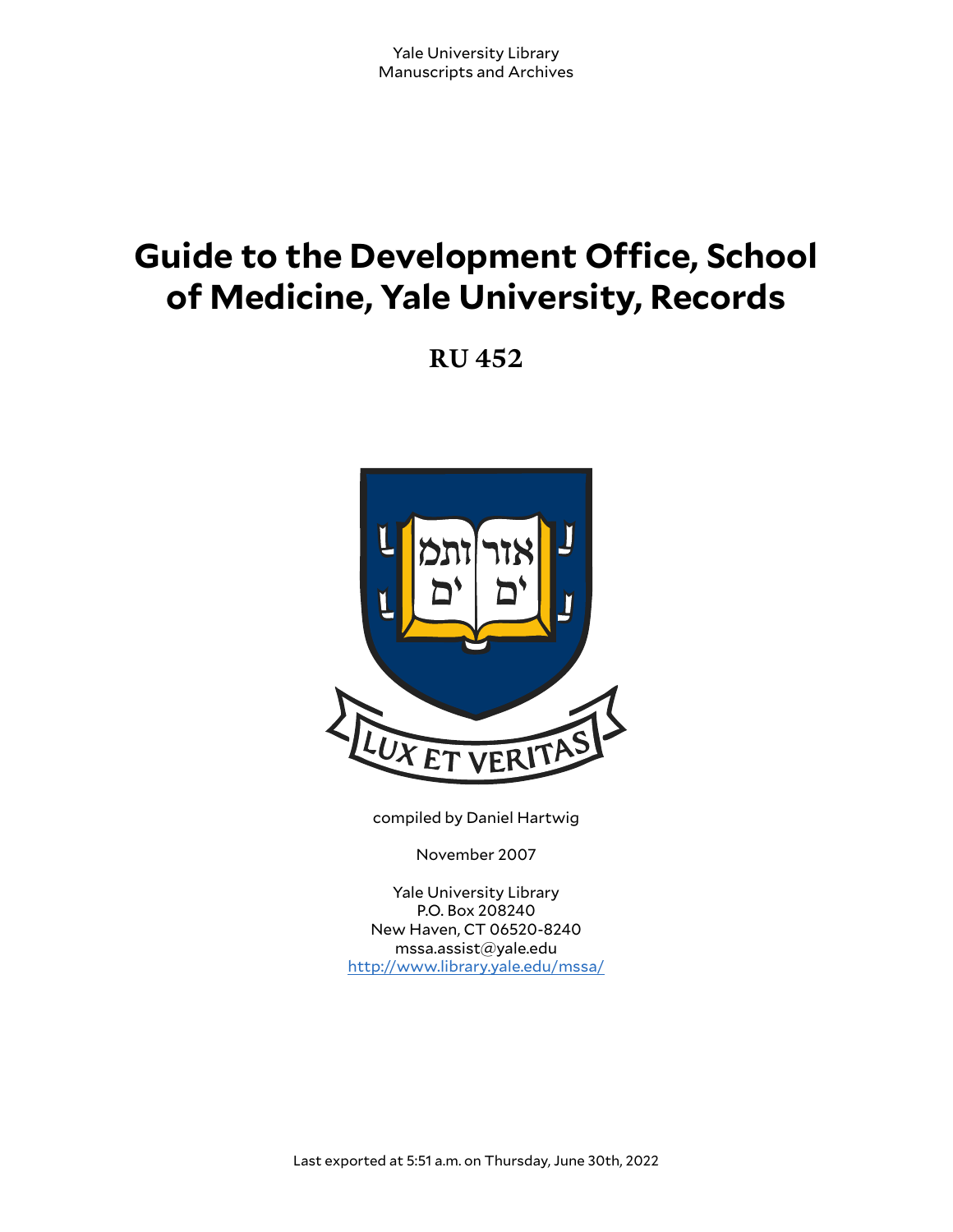# **Table of Contents**

| Accession 1992-A-018: Records for the dedication of the Boyer Center for Molecular Medicine, 1990-1991  8 |  |
|-----------------------------------------------------------------------------------------------------------|--|
|                                                                                                           |  |
|                                                                                                           |  |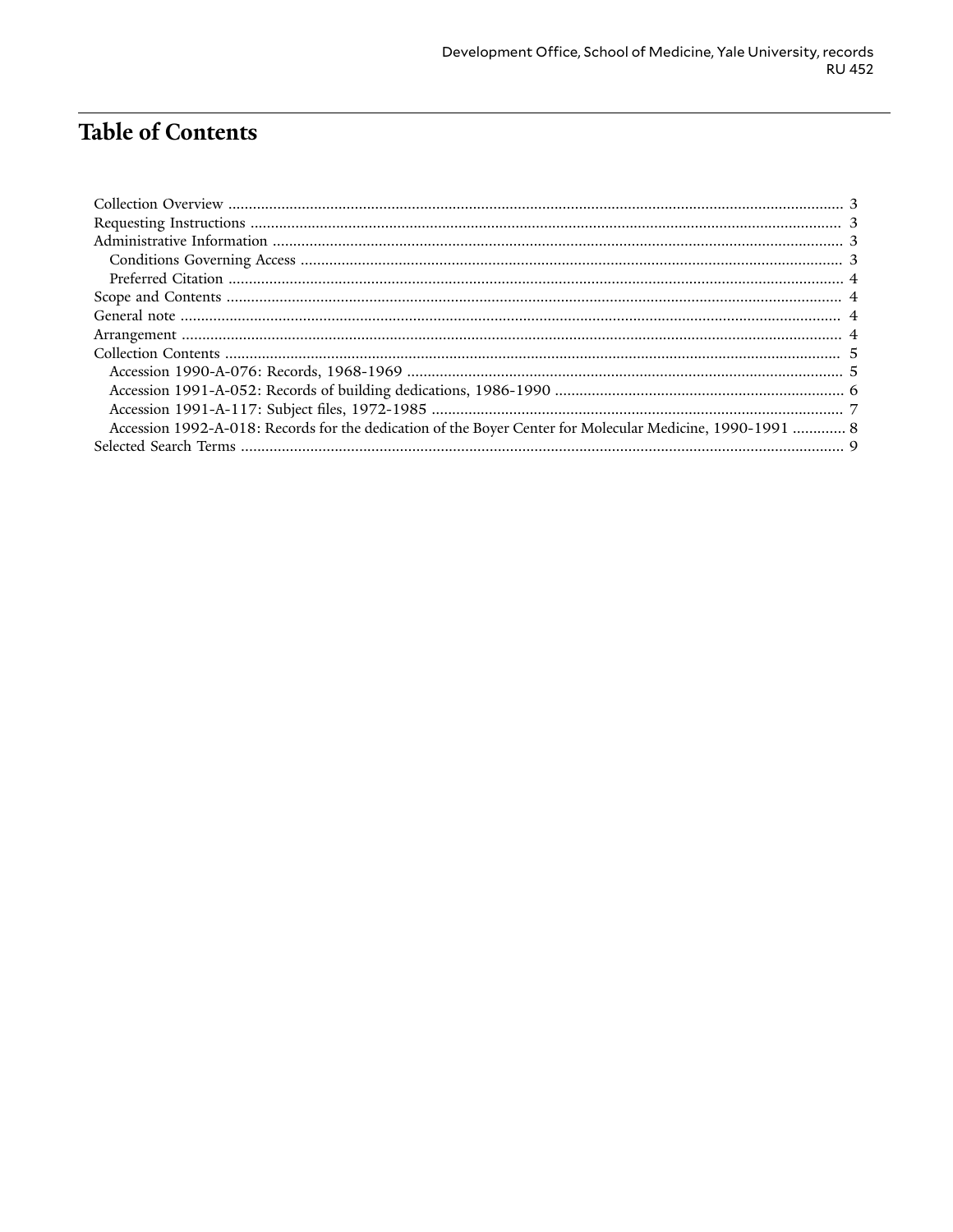## <span id="page-2-0"></span>**Collection Overview**

|                                              | <b>REPOSITORY:</b> Manuscripts and Archives<br><b>Yale University Library</b><br>P.O. Box 208240<br>New Haven, CT 06520-8240<br>msa. assist@yale.edu<br>http://www.library.yale.edu/mssa/                                                                                                                                                                                                               |
|----------------------------------------------|---------------------------------------------------------------------------------------------------------------------------------------------------------------------------------------------------------------------------------------------------------------------------------------------------------------------------------------------------------------------------------------------------------|
| <b>CALL NUMBER: RU 452</b>                   |                                                                                                                                                                                                                                                                                                                                                                                                         |
|                                              | <b>CREATOR:</b> Yale University. School of Medicine                                                                                                                                                                                                                                                                                                                                                     |
|                                              | <b>TITLE:</b> Development Office, School of Medicine, Yale University, records                                                                                                                                                                                                                                                                                                                          |
|                                              | <b>DATES: 1968-1991</b>                                                                                                                                                                                                                                                                                                                                                                                 |
| <b>PHYSICAL DESCRIPTION: 7.5 linear feet</b> |                                                                                                                                                                                                                                                                                                                                                                                                         |
| <b>LANGUAGE: English</b>                     |                                                                                                                                                                                                                                                                                                                                                                                                         |
|                                              | <b>SUMMARY:</b> The records consist of subject files, records on building dedications, printed<br>material, and policies and procedures documenting the Development Office<br>of the Yale School of Medicine. Also included are correspondence, vita, and an<br>obituary of George Thomas Pack instructor of pharmacology and toxicology<br>(1921-1923) and assistant professor of surgery (1933-1940). |
|                                              | <b>ONLINE FINDING AID:</b> To cite or bookmark this finding aid, please use the following link: https://<br>hdl.handle.net/10079/fa/mssa.ru.0452                                                                                                                                                                                                                                                        |

## <span id="page-2-1"></span>**Requesting Instructions**

To request items from this collection for use in the Manuscripts and Archives reading room, please use the request links in the HTML version of this finding aid, available at [https://hdl.handle.net/10079/fa/](https://hdl.handle.net/10079/fa/mssa.ru.0452) [mssa.ru.0452.](https://hdl.handle.net/10079/fa/mssa.ru.0452)

To order reproductions from this collection, please go to [http://www.library.yale.edu/mssa/](http://www.library.yale.edu/mssa/ifr_copy_order.html) [ifr\\_copy\\_order.html.](http://www.library.yale.edu/mssa/ifr_copy_order.html) The information you will need to submit an order includes: the collection call number, collection title, series or accession number, box number, and folder number or name.

Key to the container abbreviations used in the PDF finding aid:

- b. box<br>f. fold
- folder

# <span id="page-2-2"></span>**Administrative Information**

## <span id="page-2-3"></span>**Conditions Governing Access**

Access to the records is restricted. See Collection Contents for details.

Some records in this finding aid have been redacted, as they include student names, donor names, and other restricted data. These records will not appear in the published finding aid.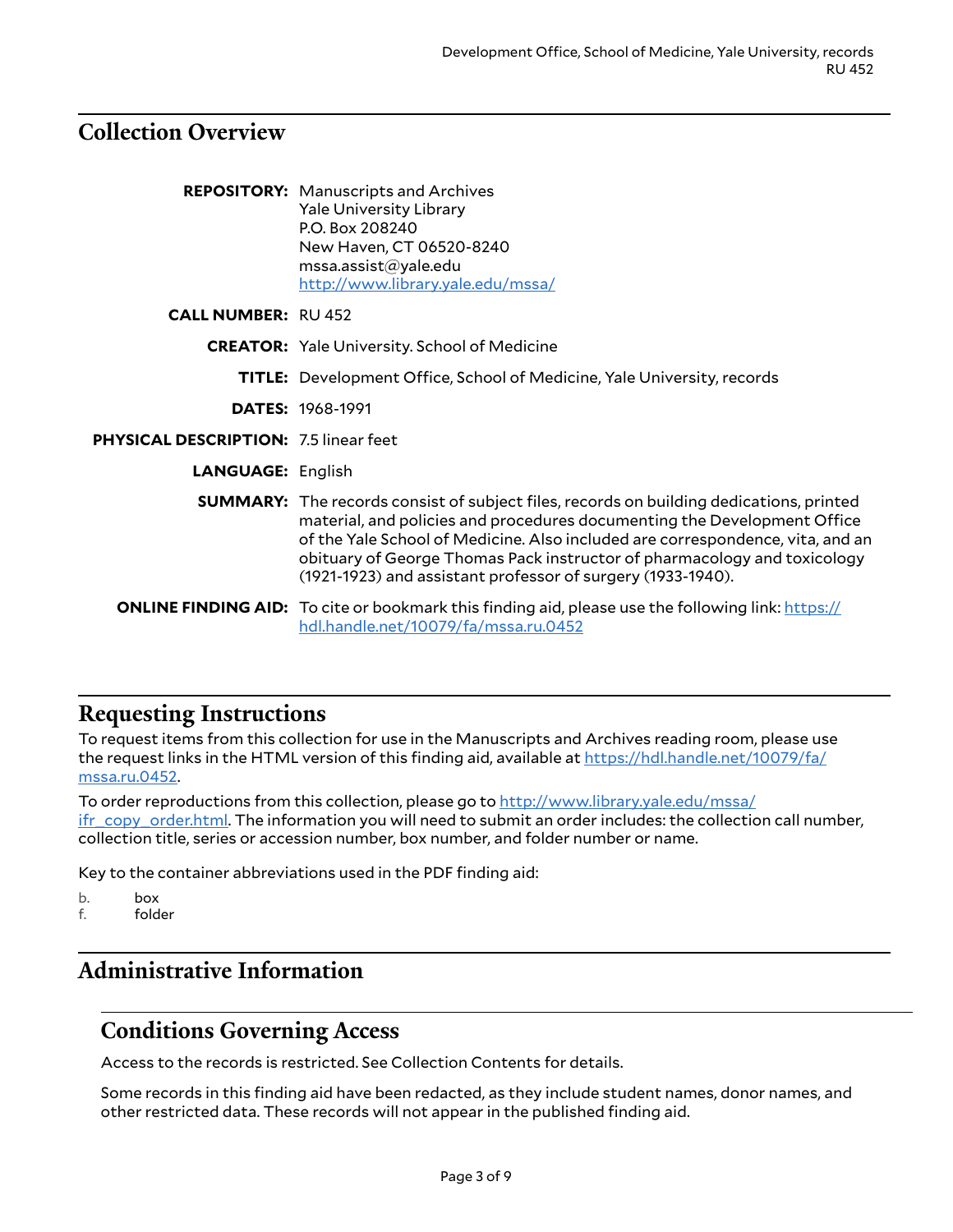## <span id="page-3-0"></span>**Preferred Citation**

Development Office, School of Medicine, Yale University, Records (RU 452). Manuscripts and Archives, Yale University Library.

## <span id="page-3-1"></span>**Scope and Contents**

The records consist of subject files, records on building dedications, printed material, and policies and procedures documenting the Development Office of the Yale School of Medicine. Also included are correspondence, vita, and an obituary of George Thomas Pack instructor of pharmacology and toxicology (1921-1923) and assistant professor of surgery (1933-1940).

## <span id="page-3-2"></span>**General note**

Forms part of Yale Record Group 27-E (YRG 27-E), Records of departments, offices, programs, and projects of the Yale School of Medicine.

### <span id="page-3-3"></span>**Arrangement**

The records are arranged by accession.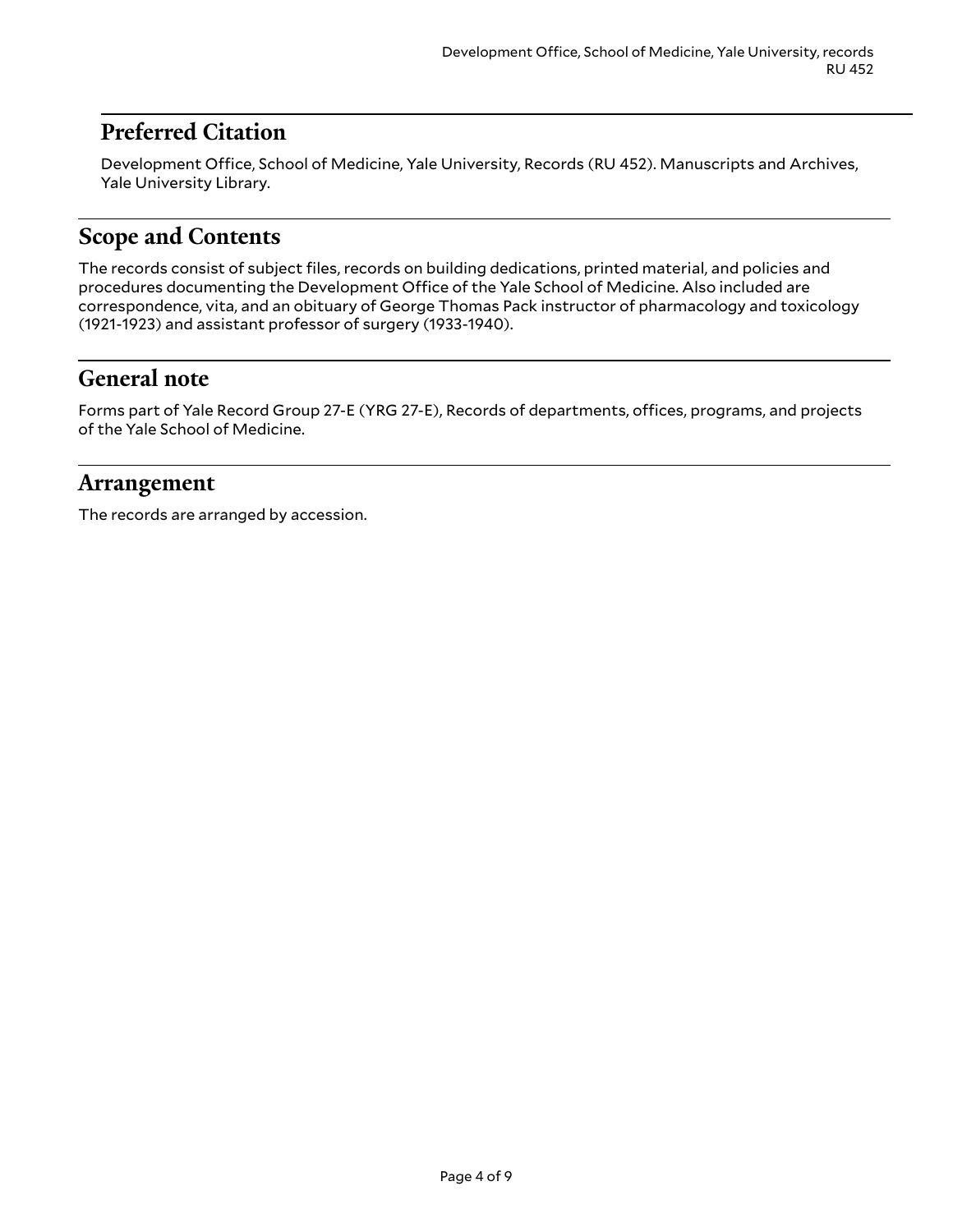## <span id="page-4-1"></span><span id="page-4-0"></span>**Collection Contents Accession 1990-A-076: Records, 1968-1969**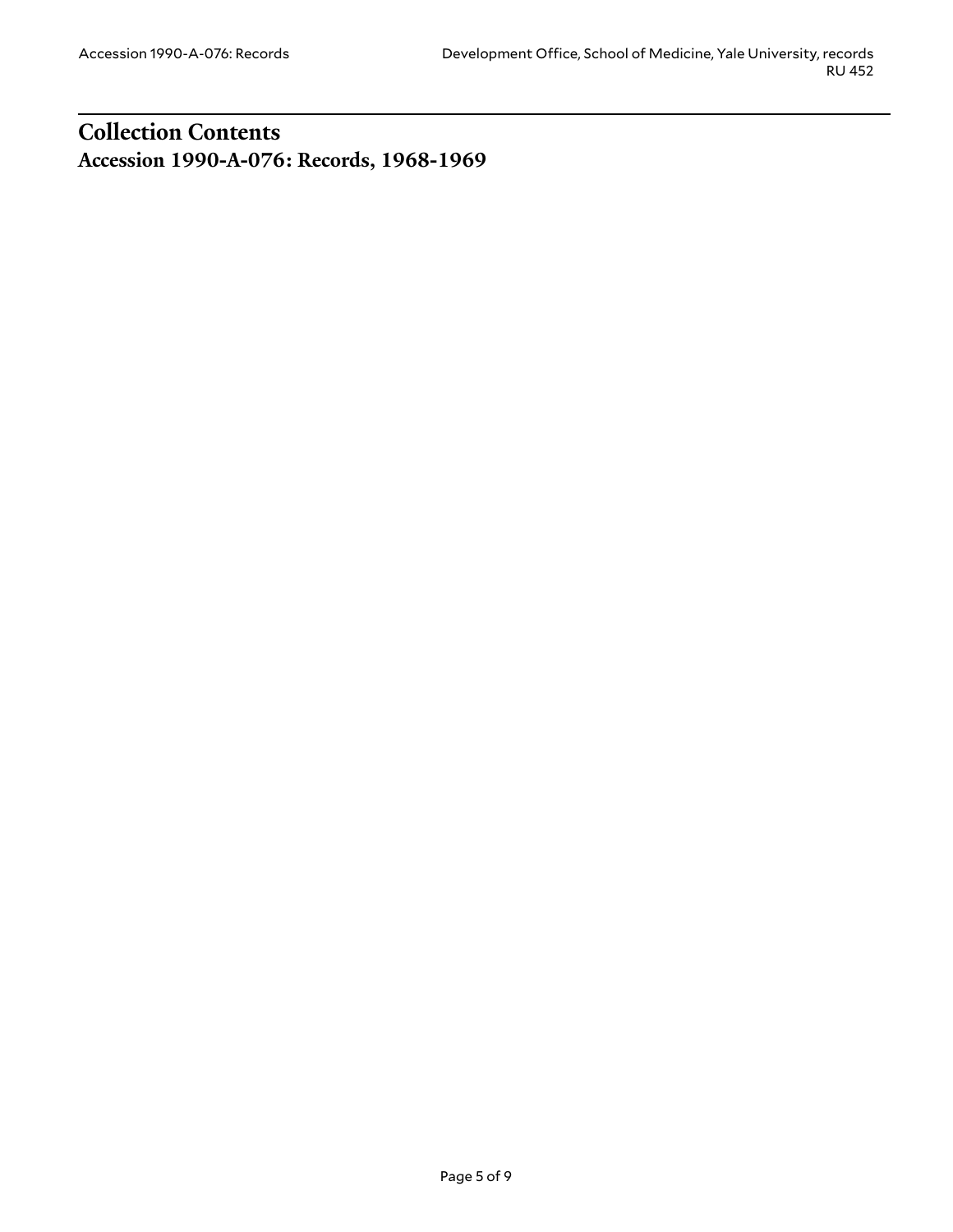## <span id="page-5-0"></span>**Accession 1991-A-052: Records of building dedications, 1986-1990**

Restricted until Jan 1, 2025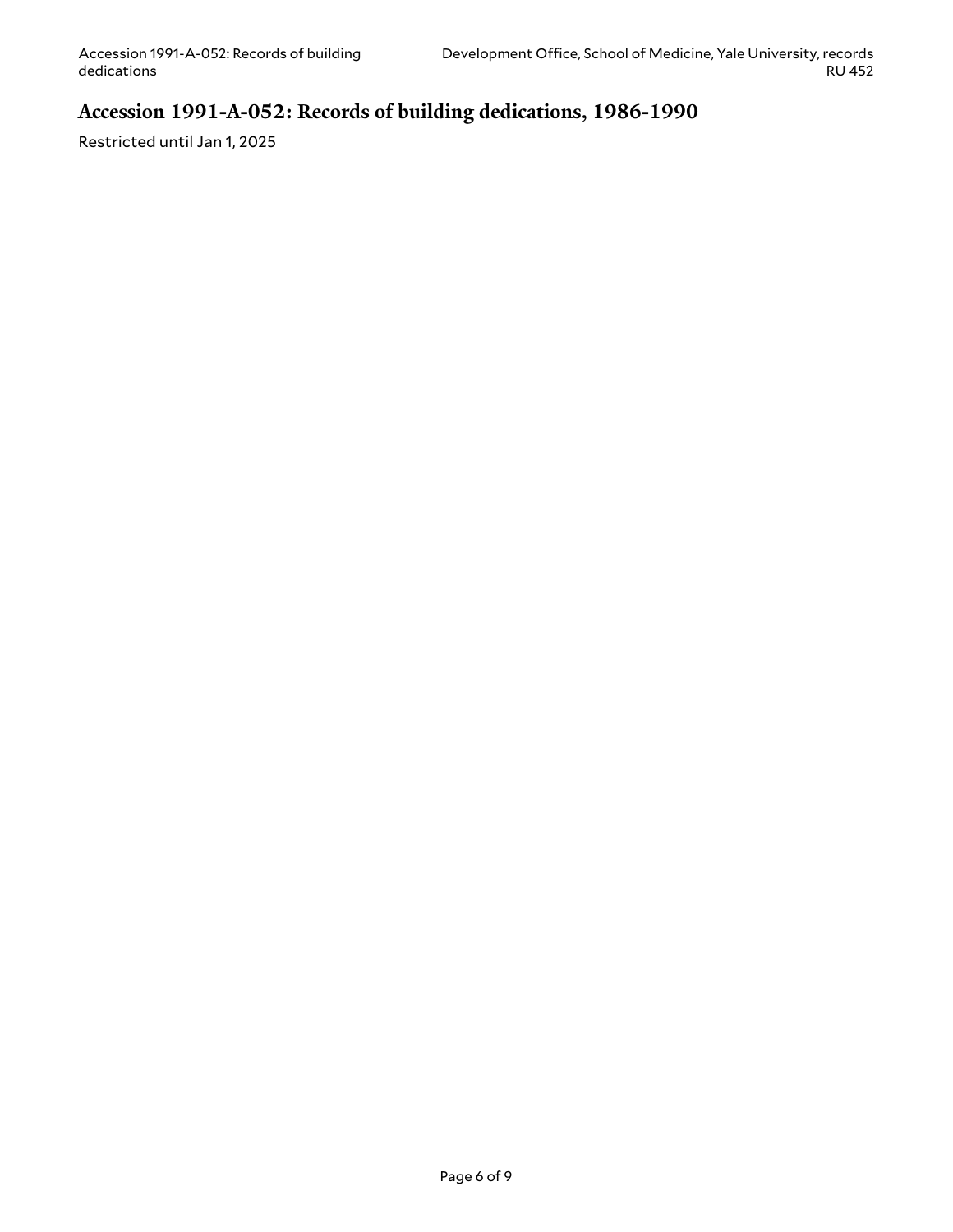## <span id="page-6-0"></span>**Accession 1991-A-117: Subject files, 1972-1985**

Restricted until Jan 1, 2020

| b. 1, f. 5  | YSM Alumni - 1984 and prior                                 |
|-------------|-------------------------------------------------------------|
| b. 2, f. 43 | Medical School: History of Medicine                         |
| b.3, f.52   | <b>MedicalCenterStatistics</b>                              |
| b. 4, f. 77 | Yale Medicine                                               |
| b. 4, f. 78 | Yale - New Haven Hospital                                   |
| b. 4, f. 79 | Yale Alumni Fund                                            |
| b. 4, f. 81 | YSMBuilding Projects 1975 - 1982: List of Corporation Votes |
| b. 4, f. 91 | <b>YSM Faculty</b>                                          |
| b. 5, f. 97 | MedicalSchoolConstruction Project                           |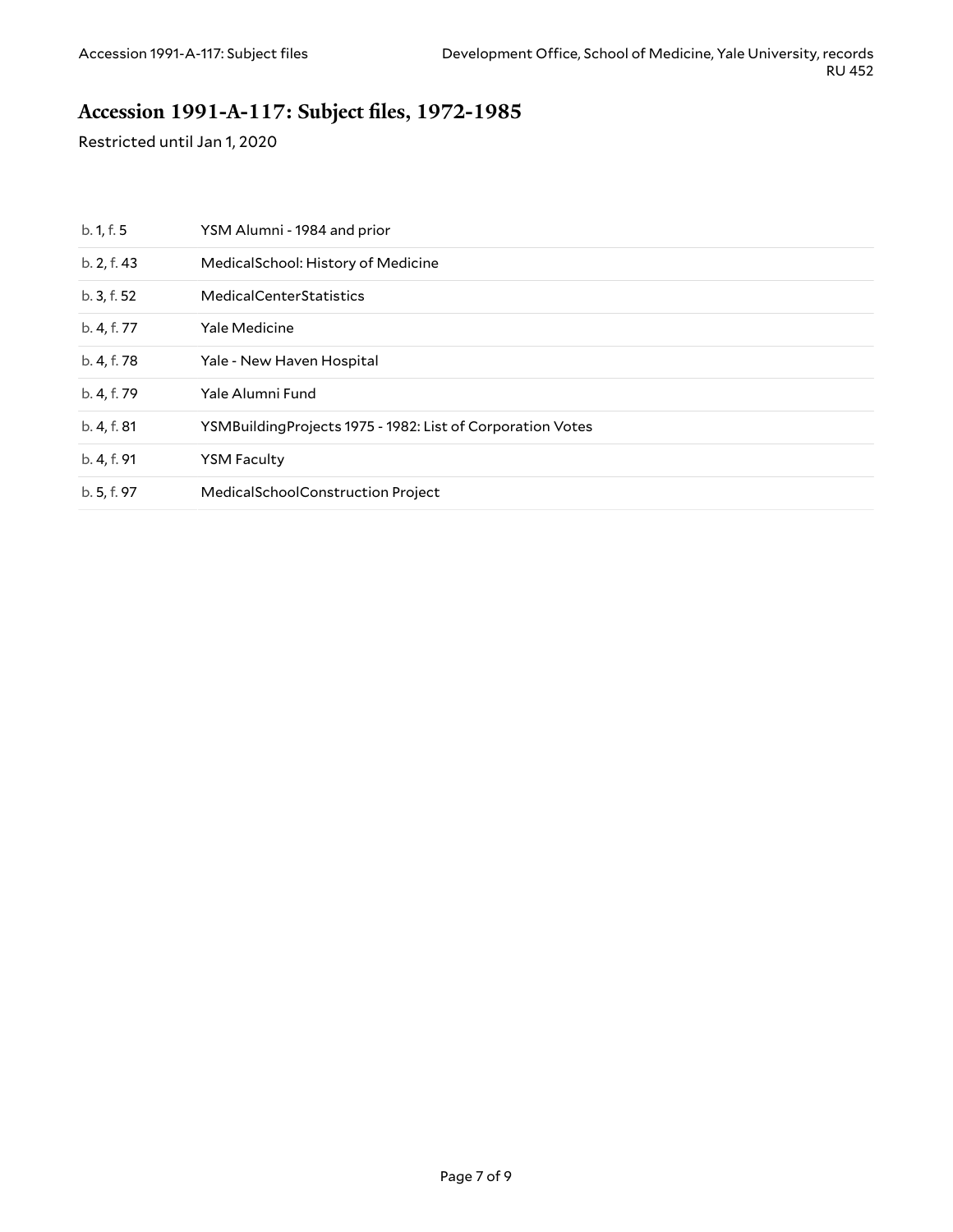#### <span id="page-7-0"></span>**Accession 1992-A-018: Records for the dedication of the Boyer Center for Molecular Medicine, 1990-1991**

Restricted until Jan 1, 2026